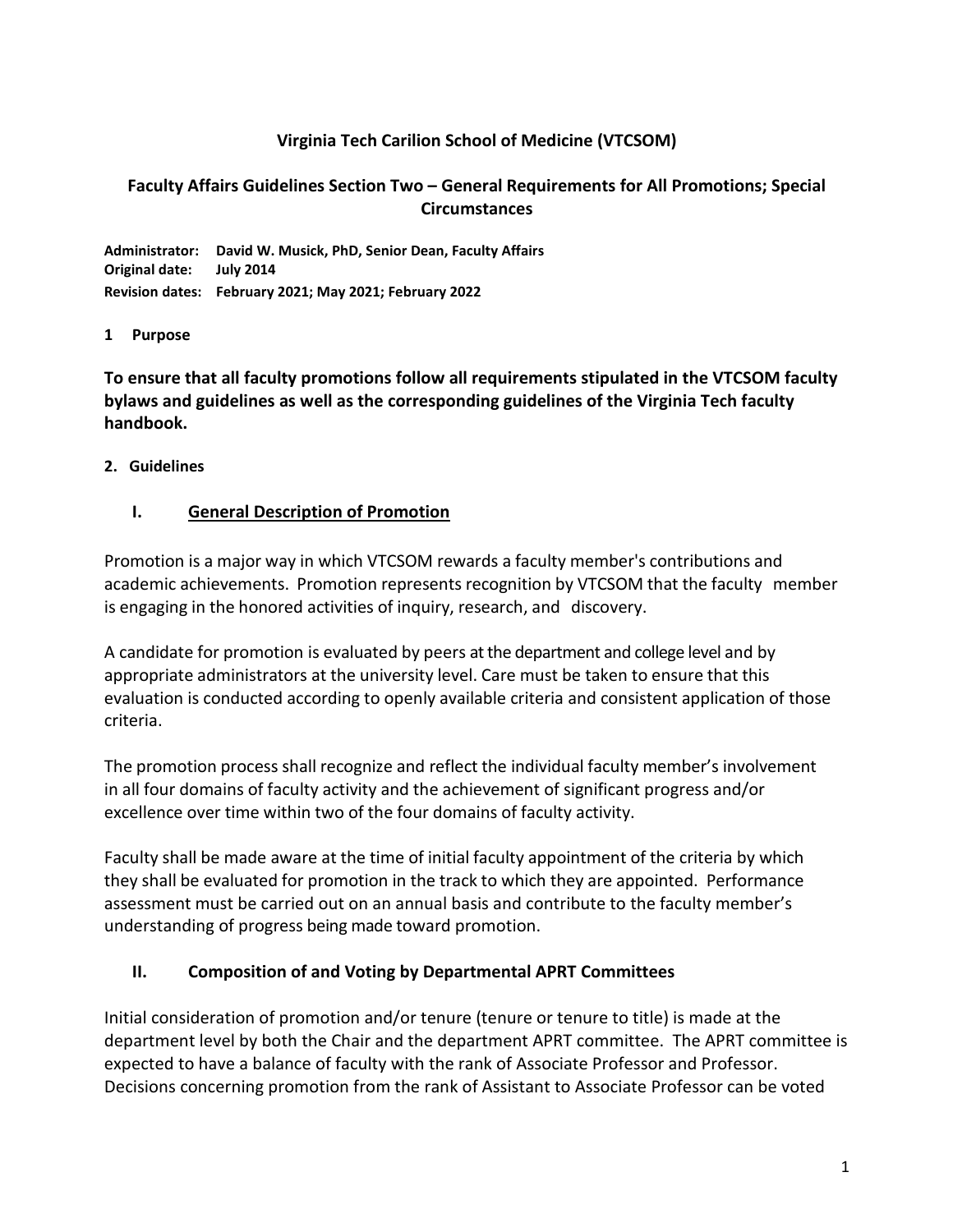upon by the entire committee. While APRT committee members with rank of Associate Professor can be included in the discussion, only those with a rank of Professor can vote when considering promotion from the rank of Associate Professor to Professor.

Regardless of the rank of the Chair, his/her recommendation for promotion is made from the perspective of the Chair. Hence, a Chair can complete a recommendation for promotion regardless of the track or rank of the candidate.

## **III. General Requirements for Letters of Support**

Letters of support provide important perspective on the fulfillment of criteria for the candidate seeking promotion. Letters of support should place the academic and scholarly activities of the candidate in context of other academic institutions. Specifically, letters of support should reflect on the teaching skills of the candidate; comment on the involvement in clinical care with learners present (if relevant), especially during the period for most recent appointment or promotion; address the extent of scholarly productivity; address the relevance of scholarly activity; comment on the leadership abilities and qualities, whether in a local, regional, national or international setting; reflect the local, regional or national reputation of the candidate; and provide perspectives on the character, skills, productivity, scholarly context, or other qualities of the candidate.

It is not expected for every letter of support to address each aspect noted above, nor would the reflective commentator be able to do so. Consequently, it is necessary for the candidate to have several letters in support of his/her candidacy for promotion.

It is required that letters in support of promotion be obtained only from persons who are at or above the academic rank to which the candidate is seeking promotion. It is also required that all letters of support come from persons who have a current faculty appointment in an academic institution, preferably a peer institution of Virginia Tech. Except for the summary letter from the chair of the departmental APRT Committee, members of a departmental APRT Committee may not write letters of support for inclusion in promotion portfolios.

All letters of support must address whether the candidate would meet requirements for promotion at VTCSOM. Optionally, they can also state whether the candidate would meet requirements for the same desired rank/track at the institution of the letter writer, but this does NOT substitute for addressing whether promotion requirements at VTCSOM have been met.

## **IV. Co-Appointments and Promotion of Co-Appointed Faculty**

Faculty who have a co-appointment in a department separate from the department of primary appointment may also apply for promotion in the co-appointment department. These faculty members would need to follow a similar process to promotion within the primary department.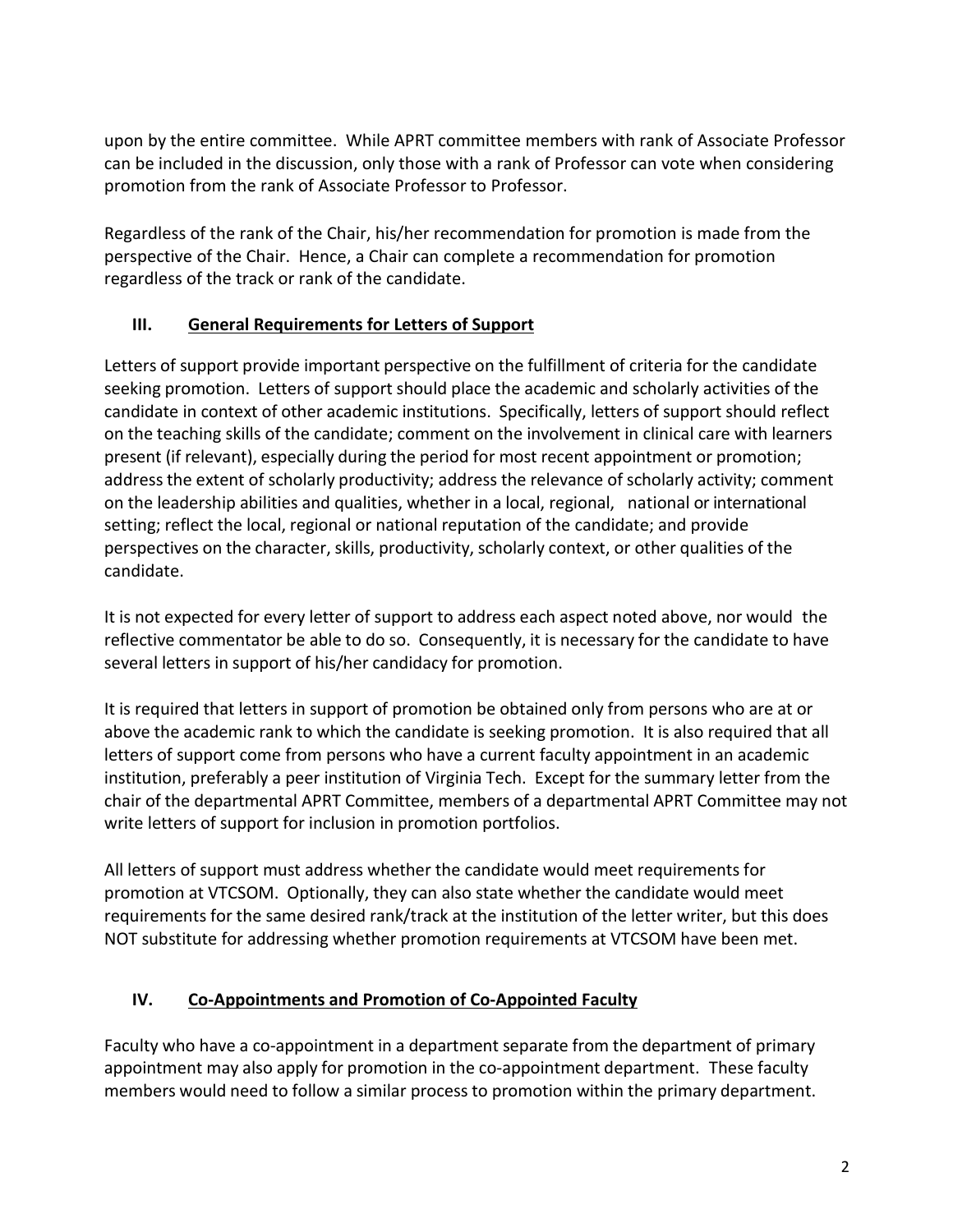The faculty member should be proposed by the Chair of the co-appointment department. The promotion materials should be assessed by the co-appointment department APRT committee.

It is assumed the material submitted by the faculty member for promotion in the primary department would be relevant to the co-appointment department, though there may be material assessed in closer review by the co-appointment department Chair and/or APRT committee. It is not required that letters of support come from persons in the co-appointment specialty field, though that may help in deliberations by the co-appointment Chair and/or APRT committee.

Consideration for promotion in the co-appointment department may proceed at the same time as consideration for promotion in the primary department or may be considered after a decision is made in the primary department. Promotion in a co-appointment department cannot be made if promotion is not accomplished in the primary department – a faculty member cannot have a higher rank in a co-appointment department than in his/her primary department.

#### Process for Promotion of a Faculty Member with a Co-Appointment

Promotion of a faculty member within his/her primary department does not automatically mean there is promotion by the department in which he/she has a co-appointment. The department of co-appointment should determine if criteria are met within that department for the faculty member to have equal rank with the primary department. The process is as follows:

- The faculty member would go through the process of promotion in his/her primary department. If successful, he/she could petition the Chair of the department of coappointment for promotion.
- Assuming the Chair agrees, materials would be submitted to the co-appointment department APRT committee for consideration. In contrast to the process outlined above, new letters of support would not be necessary but the APRT committee would otherwise apply whatever criteria are appropriate in a decision whether to recommend promotion in that department. This decision is not a foregone conclusion; the department of co-appointment may have more stringent criteria than the primary department and, even though the VTCSOM APT committee chose to promote, the department of co-appointment may not.
- If the Chair of the department of co-appointment and the co-appointment departmental APRT Committee both agree to promotion, this decision then may go directly to the Dean, bypassing the APT committee (which had already decided on promotion). The decision of the Dean is final, subject to the further endorsement of the university. It should be noted that this process almost certainly means at least some period of time would elapse between promotion in the primary department and promotion in the department of co-appointment.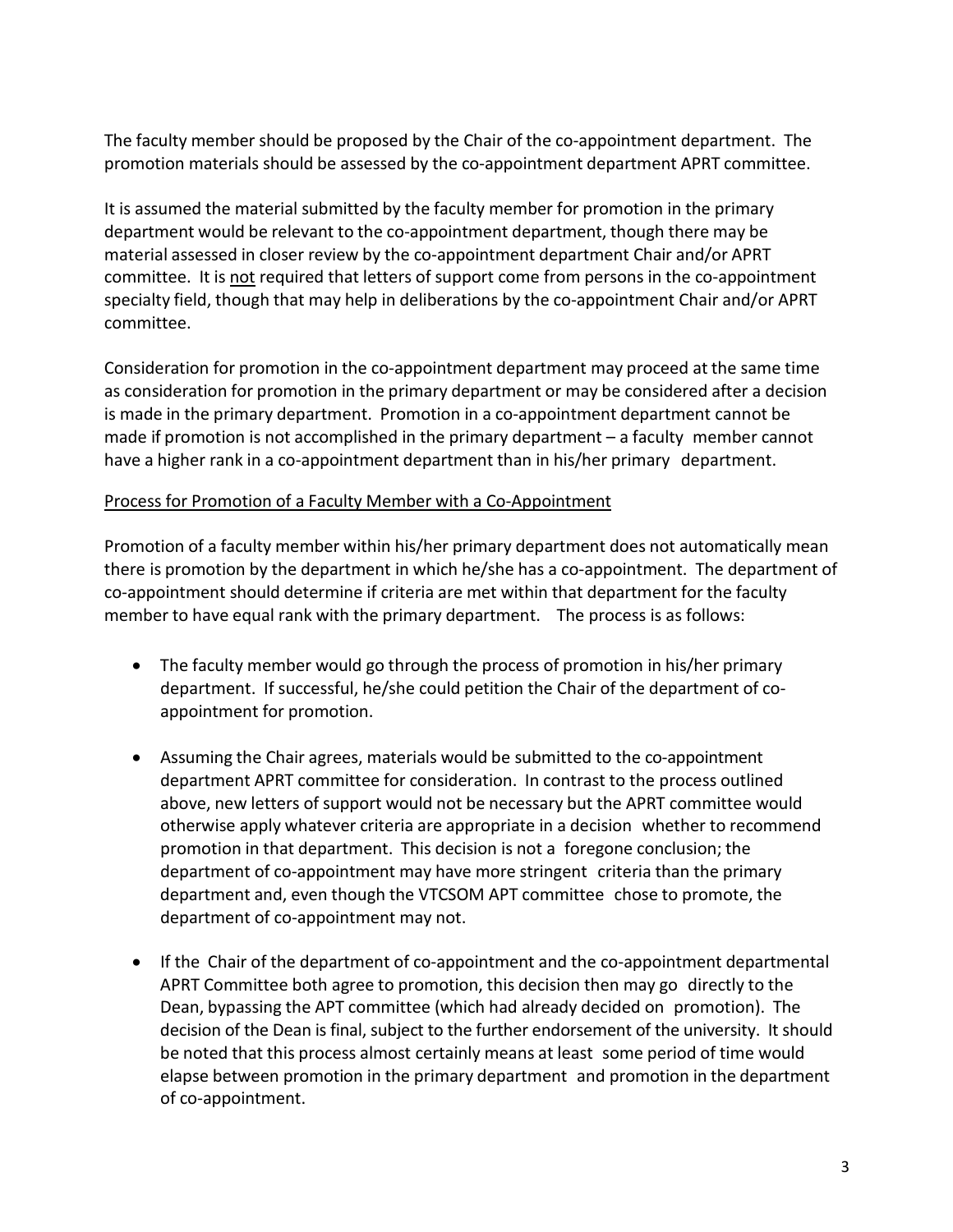## **V. Process for Promotion of a Department Chair**

The process for promotion includes the expectation that the Chair will have demonstrated active involvement in the promotion process of other faculty in his/her department. This includes, but may not be limited to, periodic advice on progress towards promotion, initial review of the promotion materials about to be submitted, and a formal review and recommendation regarding promotion. There is an inherent conflict in asking the department APRT committee to review and eventually recommend for or against promotion of that department's Chair; therefore a modified processfor promotion of a Chair is necessary. An important modification is that the Chief Medical Officer of Carilion Clinic, the person to whom the Chair reports for clinical, financial, and administrative responsibilities, functions as the initial recommender for the Chair. The Chief Medical Officer fulfills this role even if his/her rank is lesser than the present or proposed rank of the Chair.

The Chair is expected to collect all materials as stipulated in the promotion requirements for consideration for promotion in a given track and at a given rank. If the Chair requests advice concerning the appropriateness of material in the curriculum vitae and academic portfolio, he/she should seek advice from another Chair, the CMO, or the Senior Dean for Faculty Affairs. The Chair will collect all required materials and submit them to the Chief Medical Officer. The Chief Medical Officer would then make a judgment and write a letter of recommendation. The promotion materials and the Chief Medical Officer letter of recommendation then go directly to the School Appointment, Promotion and Tenure (APT) committee. The departmental APRT committee is bypassed. The APT committee would then have responsibility for collecting letters of support, considering the qualifications for promotion, and directing the recommendation regarding promotion to the Dean. The Dean makes the final decision regarding promotion. A positive recommendation for promotion by the Dean still requires ratification by the Board of Visitors.

#### Letters of Support

## Promotion of a Chair of a Clinical Department

Letters of support for promotion in rank, regardless of track, of a Chair of a Clinical Department must follow the guidelines relevant to the proposed promotion track and rank. However, in all cases, one letter of support for a Chair must be from the Chief Medical Officer for Carilion Clinic.

## **VI. Promotion Timetable**

The only timetable for promotion at VTCSOM relates to faculty on either the tenure or tenure to title tracks. On these tracks, with no interruptions or delays, the assistant professor would typically present his/her credentials at the beginning of the seventh  $(7<sup>th</sup>)$  year following initial appointment. In some circumstances, the faculty member may be ready for promotion in an earlier year, or in the following year depending upon circumstances.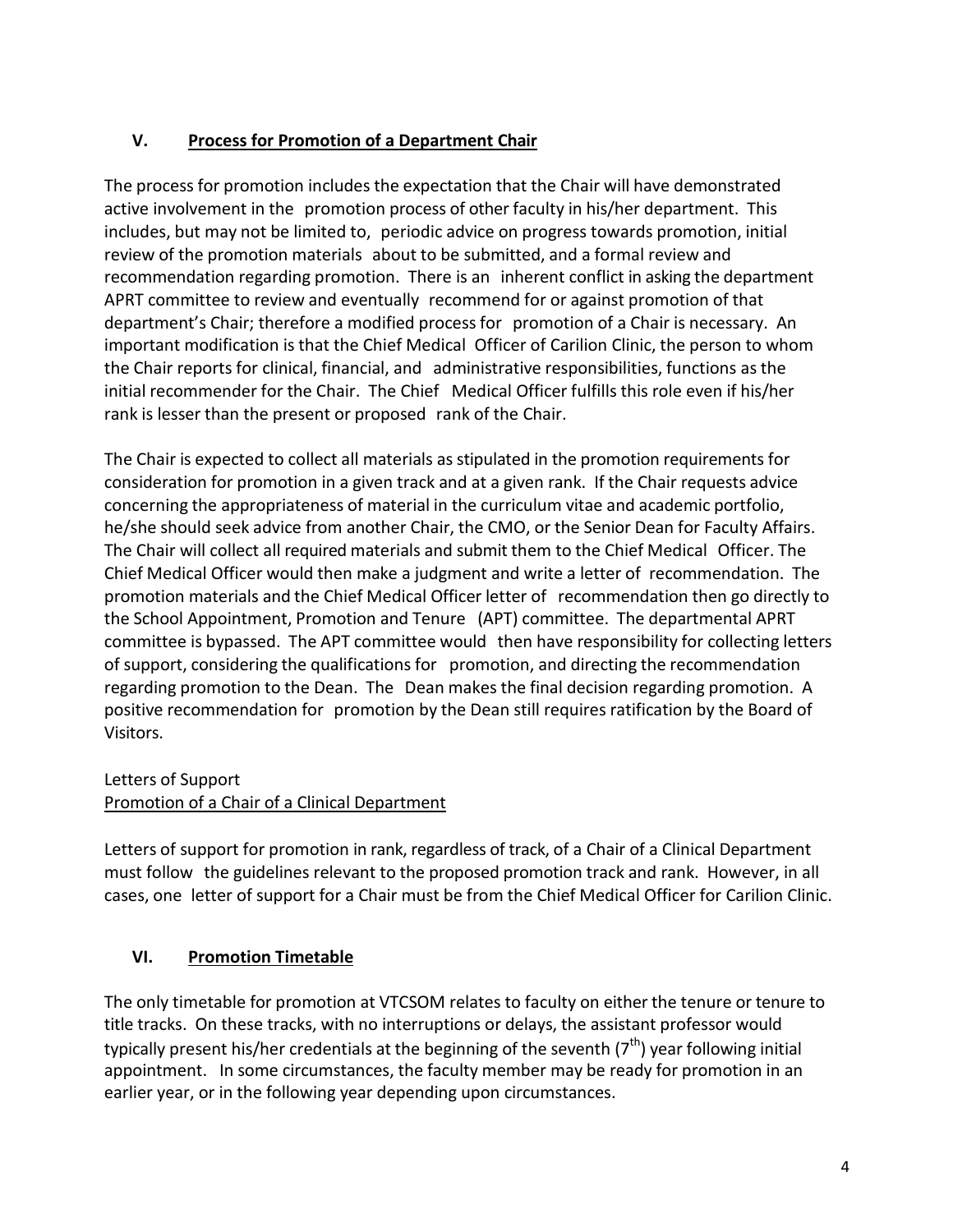An assistant professor on the tenure track will follow the guidelines for promotion and timetable as specified in university policy; please refer to VTCSOM tenure guidelines SIX.

An assistant professor on the tenure to title track who does not earn promotion and tenure to title after the seventh  $(7<sup>th</sup>)$  year will either re-apply for appointment to VTCSOM in another track (most commonly non-tenure track) or have his/her appointment to VTCSOM suspended. In some circumstances, the assistant professor on the tenure to title track may be qualified to apply for promotion before the seventh  $(7<sup>th</sup>)$  year following initial appointment. Variations to the timetable for assistant professor to associate professor on the tenure to title track may occur as a basis of part-time positions, leaves of absence, sabbaticals, or other types of circumstances or absences.

The time limit for promotion of associate professor to professor on the tenure to title track is ten (10) years. A faculty member in rank as associate professor on the tenure to title track for more than ten (10) years has lost the opportunity to be considered for promotion to professor. This results in a de facto terminal rank of associate professor. While he/she is permitted to remain at that rank as a tenured to title associate professor, he/she is not permitted, at a later date, to apply for promotion to professor.

No timetable applies on the promotion track for non-tenure track faculty at either rank. VTCSOM does not apply a timetable for promotion in the instructional categories at VTCSOM.

## **VII. Curriculum Vitae and Portfolio Requirements**

To receive consideration for promotion, candidates must submit an updated curriculum vitae (CV) in the VTCSOM format. The CV must reflect the most recent work of the candidate, as evidenced by entries that are current as of the date the CV is submitted to the APT Committee. A given CV that is obviously out of date (e.g., most recent activities are older than 6 months) shall not receive consideration by the APT Committee.

Candidates must also submit an academic portfolio. It is important that the portfolio present as complete a picture as possible for the candidate. Guidelines for the content of portfolios are maintained on the web site of the VTCSOM Office of Faculty Affairs. Suggested items for inclusion in the portfolio appear below, but are subject to final review at the time of portfolio submission so that university requirements are met:

- 1. A cover letter from the candidate requesting the promotion and stating the desired track and rank.
- 2. Simple biographical information;
- 3. Initial appointment letter;
- 4. Most recent re-appointment letter;
- 5. Documentsregarding *Teaching* including: summary evaluations; peer evaluations; reports from heads, directors or coordinators of blocks, rotations, clinics; evidence of continuing education and/or skills development; awards; and other documents. These documents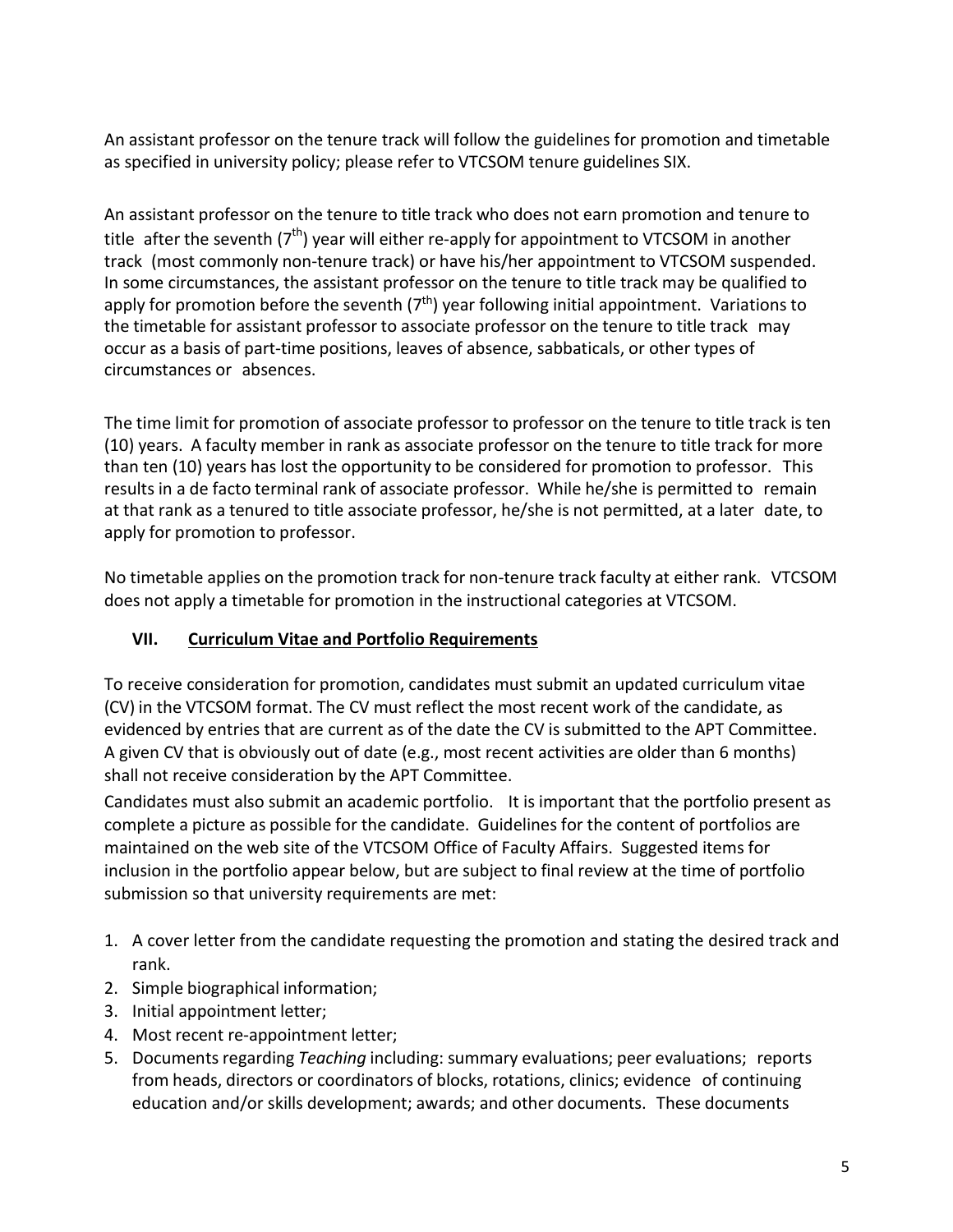should be limited to those occurring since the initial appointment (in the case of assistant professors), since appointment to VTCSOM if the candidate moved from another academic institution (in the case of both assistant and associate professors), or since the last promotion (in the case of associate professors);

- 6. Documents regarding *Clinical Care* (if a clinician) including: clinical assignments; clinical teaching assignments such as ward or precepting activities; quality improvement activities; recertification (if relevant); active licensure and staff privileges; "scorecard" (if relevant); awards; and other documents. These documents should be limited to those occurring since the initial appointment (in the case of assistant professors), since appointment to VTCSOM if the candidate moved from another academic institution (in the case of both assistant and associate professors), or since the last promotion (in the case of associate professors);
- 7. Documents regarding *Scholarly Activity/Research* including: publications; presentations; grant submissions and/or awards; web-based scholarly activity (with URL); curricular innovations; videos; audiotapes; lay writing including, if relevant, social media (if medically or scientifically oriented); awards; and other documents. These documents should be limited to those occurring since the initial appointment (in the case of assistant professors), since appointment to VTCSOM if the candidate moved from another academic institution (in the case of both assistant and associate professors), or since the last promotion (in the case of associate professors);
- 8. Documentsregarding *Service* including: VTCSOM committees served, including positions of leadership; School, hospital, local groups, committees or projects if involving medical issues; involvement in community, regional or local action groups if involving medical issues; service on Boards, study groups, task forces, or other regional or national organizations; awards; and other documents. These documents should be limited to those occurring since the initial appointment (in the case of assistant professors), since appointment to VTCSOM if the candidate moved from another academic institution (in the case of both assistant and associate professors), or since the last promotion (in the case of associate professors);
	- 9. Letters of support: (these will be included in the portfolio by a representative of the department as letters are not reviewed by the candidate);
	- 10. Letter from department Appointment, Promotion, Retention and Tenure (APRT) committee including any interval comments (e.g., comments from second (2nd) and fourth (4th) year review if currently assistant professor on either the tenure or tenure to title track). The APRT committee letter must provide a recommendation concerning the promotion. These comments will be included in the portfolio by a representative of the APRT committee as letters are not reviewed by the candidate;
	- 11. Letter from the Chair of the Department. This will be included in the portfolio by a representative of the APRT committee as letters are not reviewed by the candidate. The chair letter must provide a recommendation concerning the promotion and also comment upon the candidate's integrity, professional conduct and ethics;
	- 12. Other relevant materials as deemed appropriate by either the candidate or the Department APRT committee or the Chair of the Department.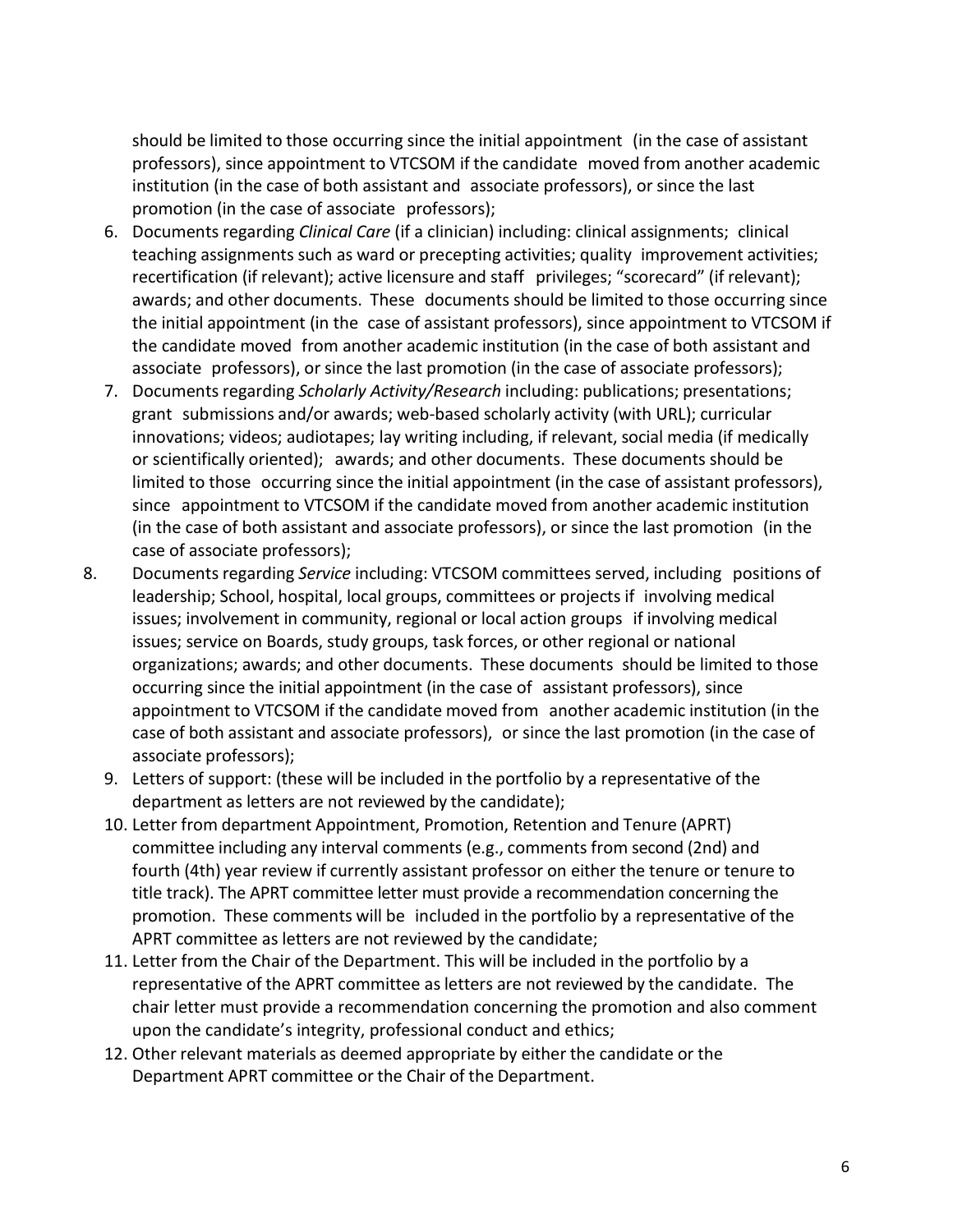## **VIII. Timeline and Steps of the Promotion Process**

The university promotion process takes approximately 17 months. The Office of the Provost publishes a timeline for all promotions each year, and this timeline will be strictly followed. The timeline is routinely sent to all department chairs and other personnel, and is also posted on the web site for the VTCSOM Office of Faculty Affairs. Faculty candidates and the chairs of departmental APRT Committees must familiarize themselves with these activities as well as the official published promotion timeline furnished by the Provost.

The Virginia Tech Board of Visitors makes all promotion decisions at its June meeting each year.

# **IX. Appeal Process**

The appeal of any promotion related decision by the VTCSOM APT Committee proceeds to the level of the Dean. The Dean's decision may endorse the judgments of all or most of the previous steps, or may contravene the decision of the VTCSOM APT committee. Appeal procedures beyond the level of the Dean are specified in the university faculty handbook.

# **X. Time in Rank**

In the tenure track, promotion from assistant to associate professor is expected within seven years, unless there are extenuating circumstances. There is no timetable for promotion from associate to full professor in the tenure track.

Only two ranks in the tenure to title track have a time limit. Promotion from assistant professor to associate professor in the tenure to title track is expected to be accomplished within seven (7) years from initial appointment to VTCSOM (in some circumstances, it may be eight (8) years). The expected time in rank for associate professor to professor in the tenure to title track is ten (10) years following promotion to associate professor at VTCSOM or from initial appointment as associate professor at VTCSOM

No time in rank is expected or assigned before promotion in the non-tenure track category or in the instructional faculty categories.

## **XI. Credit for Time Served, Tenure and Tenure to Title Tracks**

A faculty member transferring to VTCSOM from another educational institution may wish to shorten the time in rank at VTCSOM before consideration for promotion and tenure or tenure to title. The faculty member can petition for consideration of time served at the previous educational institution. For the tenure track, university guidelines in this regard must be strictly followed.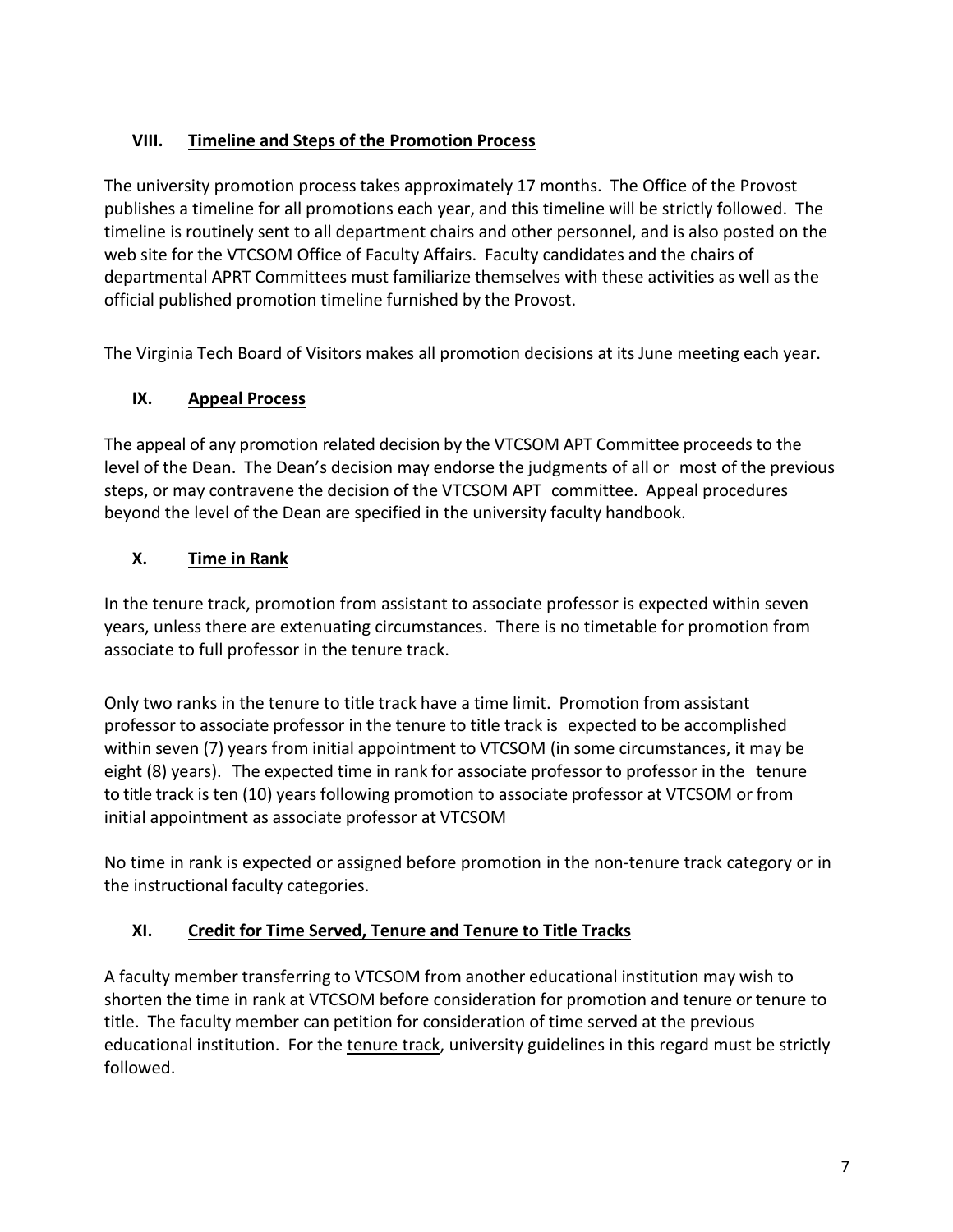The faculty member to be appointed at the assistant professor rank in the tenure to title track may petition for up to three (3) years of time in service at the time of initial appointment. Consideration for promotion to associate professor would then occur within the subsequent four (4) years following appointment to VTCSOM.

The faculty member to be appointed at the associate professor rank in the tenure to title track may petition for up to five (5) years of time in service at the time of initial appointment. Consideration for promotion to professor would then occur within the subsequent five (5) years following appointment to VTCSOM.

The petition for time served in the tenure to title track would be included in the appointment proposal developed by the faculty member and the Chair. This petition would go to the Dean. The Dean is empowered to determine time in service without consultation of the Appointment, Promotion and Tenure Committee though the Dean should inform the APT committee of his/her decision.

## **XII. Time Deferred**

A faculty member may request a period of time to be deferred from his/her time in rank. Typical reasons for time deferred include childbearing and/or childrearing; care for an ill family member (e.g., under Family Medical Leave Act); recovery from an illness (of at least six (6) months); military service (e.g., "called up" for prolonged service, not relevant to weekend duty or summer exercises); enrollment in or participation in advanced learning opportunities, including additional advanced degrees; other relevant professional, personal, or family reasons as specified by the university. Time deferred is considered independent of considerations of part-time professional activity or a leave-of-absence, both of which are considered in separate sections.

Time deferred can be requested for periods of six (6) months to one (1) year. The request can be made coincident with the event (illness of self or family member) or in anticipation (childbearing or childrearing). The time deferred would be added to the time in rank from the appointment date (e.g., for an assistant professor, the time in rank could be extended from seven (7) years to eight (8) years). Time deferred may be requested more than once during the time in rank, but each request should be limited to a maximum of one (1) year.

A request for time deferred should be made by the faculty member to his/her Chair. If approved, the request isforwarded to the Dean who is empowered to approve the request and set the length of time deferred (one year except in special circumstances). The Dean should inform the APT committee of his/her action. Deferments may also require the endorsement of the university.

## **XIII. Leave of Absence**

Leave of absence is typically taken for employment reasons as an appointment to VTCSOM is